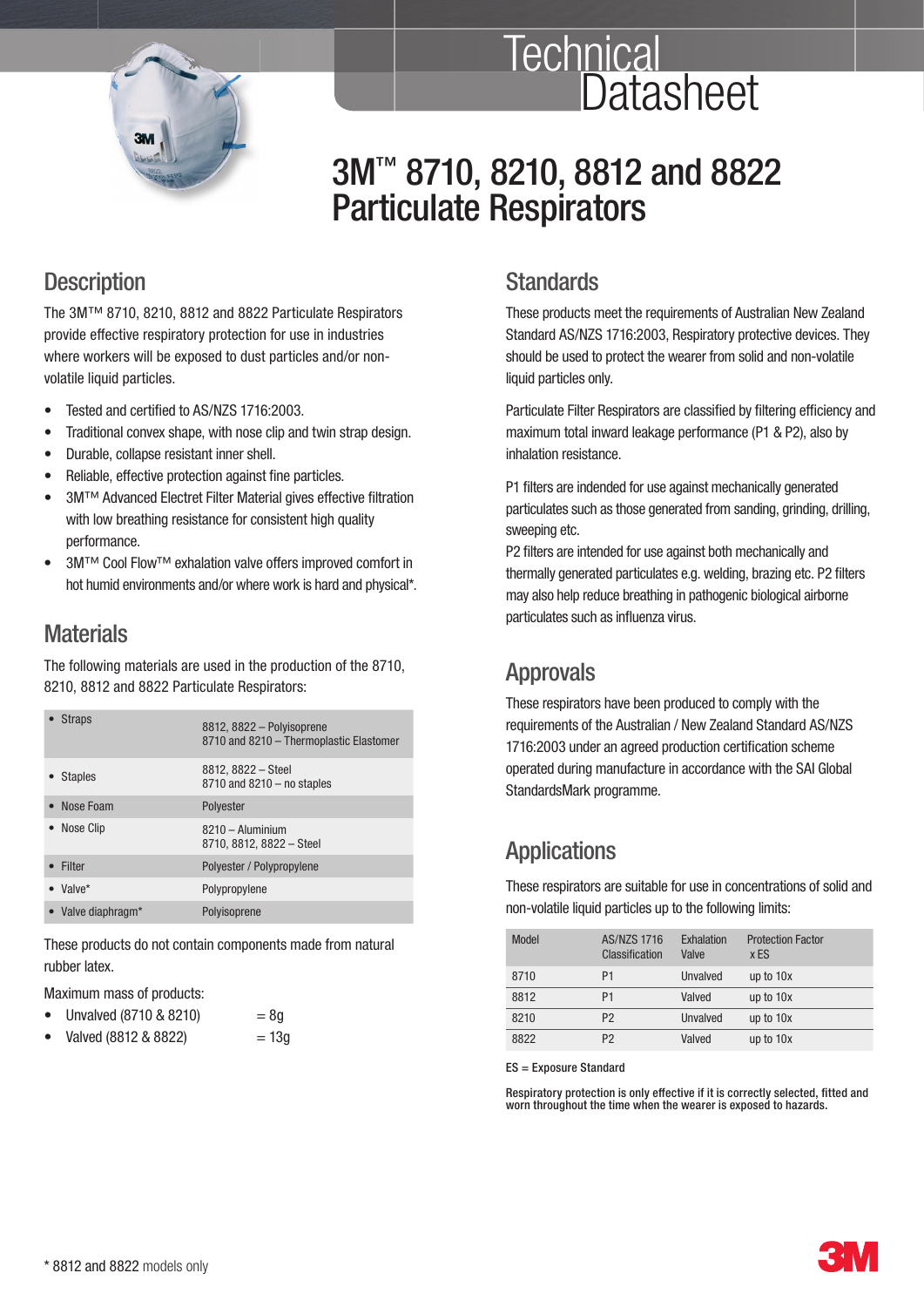# Storage and Transportation

 The 3M™ 8710, 8210, 8812 and 8822 Particulate Respirators have a shelf life of 3 years. End of shelf life is marked on the product packaging. Before initial use, always check that the product is within the stated shelf life (use by date). Product should be stored in clean, dry conditions within the temperature range:  $-20^{\circ}$ C to  $+25^{\circ}$ C with a maximum relative humidity of <80%. When storing or transporting this product use original packaging provided.

### **Disposal**

 Contaminated products should be disposed as hazardous waste in accordance with local regulations.

### Fitting Instructions 8710 and 8210 only

### See Figure 1.

- 1. and 2. Pre-stretch around entire length of each strap by pulling at 3cm intervals between both hands.
- 3. Cup respirator in one hand with nosepiece at fingertips, allow headbands to hang freely below hand.
- 4. Hold respirator under chin, with nosepiece up.
- 5. Locate the upper strap across the crown of the head and the lower strap below the ears.
- 6. Straps must not be twisted.
- 7. Using both hands, mould noseclip to the shape of the lower part of the nose to ensure a close fit and good seal. Pinching the noseclip using only one hand may result in less effective respirator performance.
- 8. The seal of the respirator on the face should be fit-checked before entering the workplace.

#### Figure 1



### 8812 and 8822 only

#### See Figure 2.

- 1. Cup respirator in one hand with nosepiece at fingertips, allow headbands to hang freely below hand.
- 2. Hold respirator under chin, with nosepiece up.
- 3. Locate the upper strap across the crown of the head and the lower strap below the ears.
- 4. Straps must not be twisted.
- 5. Using both hands, mould noseclip to the shape of the lower part of the nose to ensure a close fit and good seal. Pinching the noseclip using only one hand may result in less effective respirator performance.
- 6. The seal of the respirator on the face should be fit-checked before entering the workplace.

#### Figure 2





### Fit Check

- 1. Cover the front of the respirator with both hands being careful not to disturb the fit of the respirator.
- 2. (a) UNVALVED respirator EXHALE sharply; (b) VALVED respirator - INHALE sharply.
- 3. If air leaks around the nose, re-adjust the noseclip to eliminate leakage. Repeat the above fit check.
- 4. If air leaks at the respirator edges, work the straps back along the sides of the head to eliminate leakage. Repeat the above fit check.

### If you CANNOT achieve a proper fit DO NOT enter the hazardous area. See your supervisor.

Users should be fit tested in accordance with AS/NZS 1715.

For information regarding fit testing procedures, please contact 3M.